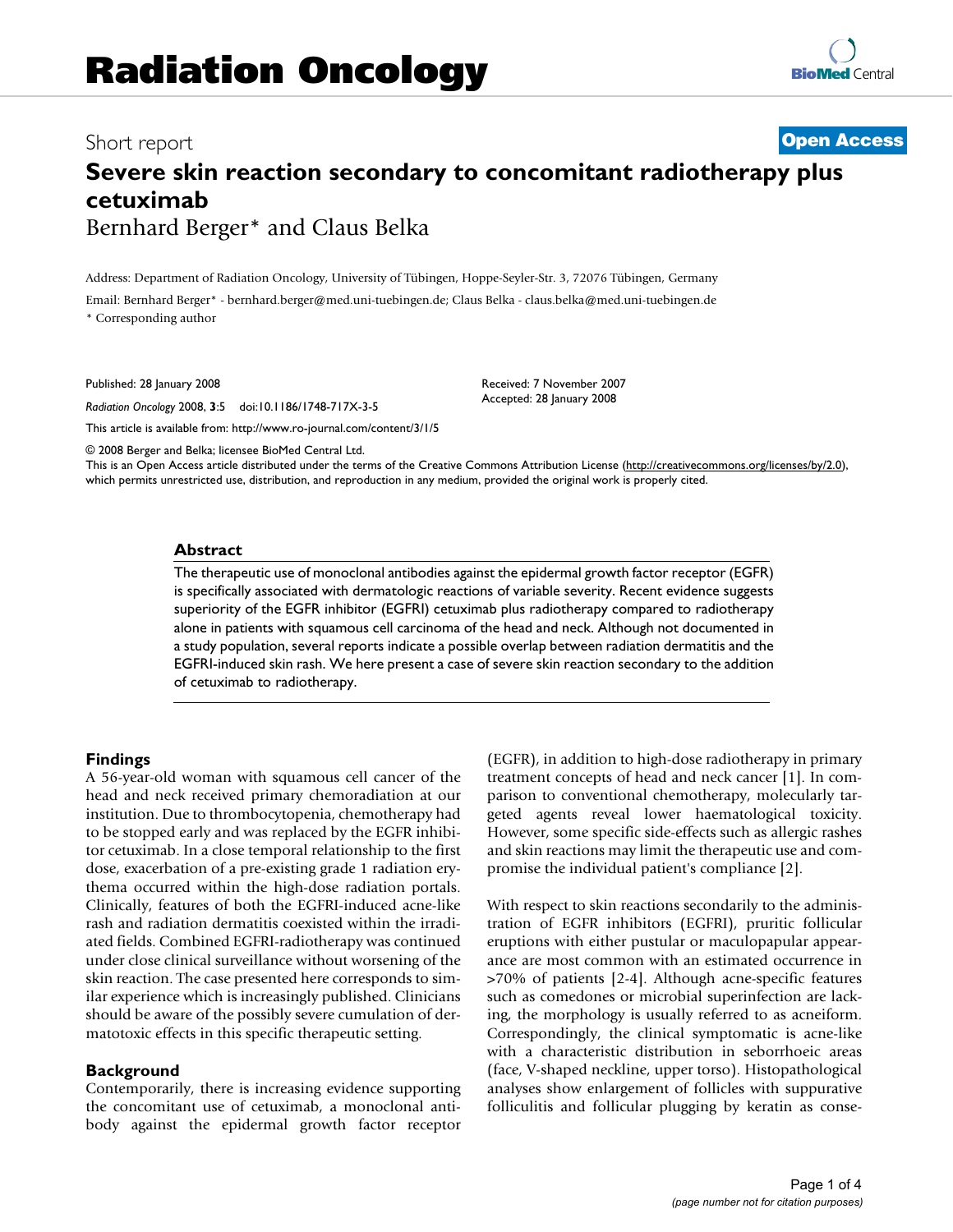quence of the altered keratinocyte differentiation and increased apoptosis by the EGFR blockade [5].

Apparently, there is a great diversity of morphologic manifestations, and the majority of patients will experience only mild skin symptoms. However, severe reactions have been described in up to 10% of patients (grade 3/4 according to the common toxicity criteria) [3,6,7]. There is only few information available concerning possible risk factors as well as interferences with other dermatotoxic factors as, for example, concomitant radiotherapy.

#### **Case presentation**

We report on a 56-year-old woman suffering from a squamous-cell carcinoma of the right base of tongue,  $3 \times 5$  cm in diameter. The patient declared alcohol abuse 10 years ago, and had Child-Pugh class A liver cirrhosis. Computed tomographic (CT) scanning of the whole body revealed a stage IVA disease (cT2N2cM0). The patient was scheduled for primary hyperfractionated accelerated chemoradiation according to the German Cancer Society 95-06 schedule [8]. Radiotherapy consisted of a three-dimensional conformal technique with a concomitant boost to the primary tumour and upper neck by lateral opposed portals  $(72.0 \text{ Gy}/45 \text{ fractions}/42 \text{ days})$ . 49.6 Gy in 29 fractions were given to the cervical lymphatics and the lower anterior neck.

In parallel to radiotherapy, systemic therapy with continuous infusional 5-fluorouracil (600 mg m-2, days 1–5) and mitomycin C (10 mg m-2, days 5 and 36) was started. However, due to progressive grade 2 thrombocytopenia, chemotherapy had to be stopped on day 4. In the progress of radiotherapy, oral grade 2 mucositis developed in week 3, and the patient got a gastrostomy placed to ensure adequate fluid and nutrition supply. To that time, the external facial and cervical skin reaction consisted of a grade 1 diffuse erythema without ulceration or epitheliolyses. The patient's regular medications were morphine sulfate and metamizole for pain relief; no other acne-inducing drugs were used.

Due to the unforeseen stop of chemotherapy, a lack of therapeutic efficacy was assumed and, therefore, parallel treatment with cetuximab was offered according to the published protocol [1]. After informed consent, the patient received the first dose of cetuximab (250 mg m-2) with a radiation dose of 44.0 Gy being applied. Within hours after the first cetuximab infusion, vesicular and pustular eruptions developed on both cheeks that evolved into haemorrhagic lesions during the following days (Fig. 1). This cutaneous exacerbation was well confined to the opposed lateral oropharyngeal portals (Fig. 2). In contrast, the lower cervical skin and neckline showed only a



Figure 1 Exacerbated radiation dermatitis after cetuximab treatment.

minor erythema without ulceration or folliculitis. Hair or nail changes were not reported.

The patient got an oral antihistamine for the relief of pruritus, and a moisturising skin cream with antiseptic ingredients was applied for topical treatment. Given the stable development in the following, no other symptomatic measures were taken. Laboratory findings were normal without inflammatory changes. Herpes simplex (HSV-1)



Figure 2 Corresponding digitally reconstructed radiograph of the radiation portals.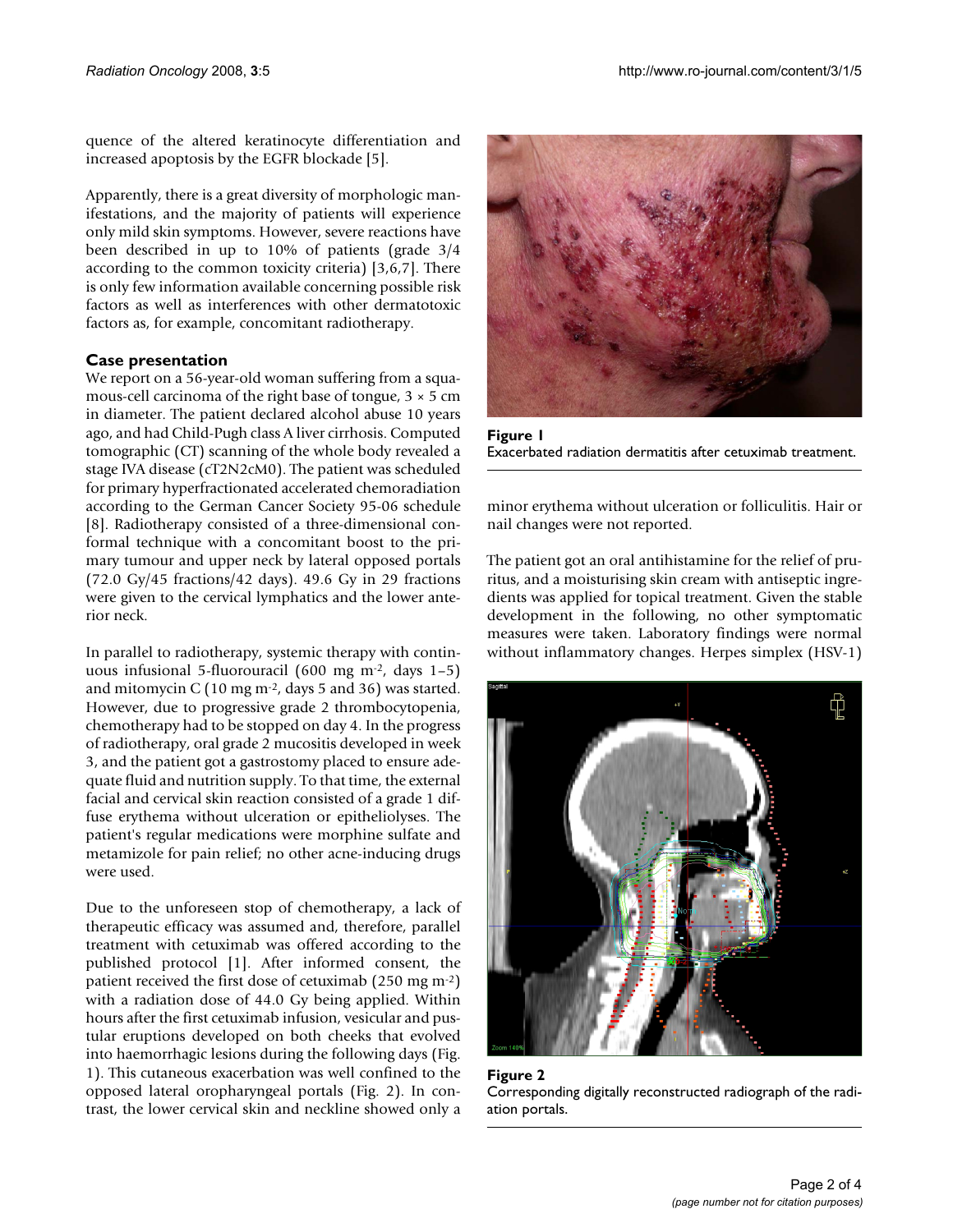infection was ruled out by negative polymerase chain reaction findings for HSV-1 DNA, performed out of vesicular fluid as well as saliva smears. Serological tests for HSV-1 antibodies revealed positive IgG titers, but were negative for IgM.

The patient agreed to receive two further cetuximab infusions on a weekly basis. The daily visit showed no worsening of the skin reaction. At the end of treatment, the clinical findings were stable with clusters of confluent haemorrhagic crusts on both cheeks.

At follow-up six weeks after completion of therapy, the skin manifestations had declined to asymptomatic residual crusts in small areas. The patient proceeded to apply regularly moisturising emollients. Another six weeks later, intact dry skin had regenerated, but with hypopigmented stains indicating the former necrotic lesions. Repeated CT scanning at that time revealed a complete tumour response.

### **Discussion**

The skin rash by EGFRI is thought to be the direct consequence of the EGFR blockade in basal epidermal keratinocytes as well as the outer root sheath of hair follicles, leading to a local growth arrest and consecutive inflammation. Its occurrence may be a pharmacodynamic marker of the drug action and has been proposed as surrogate parameter of tumour response [9,10].

EGFRI are increasingly used in parallel to, or, at least, in short sequence to radiotherapy. For example, combined treatment with cetuximab and radiotherapy has been shown to improve locoregional control in patients with squamous cell carcinoma of the head and neck in a phase 3 trial [1]. Whereas the administration of cetuximab led to a significant amount of EGFRI-induced skin rashes in the combined treatment group (8.2% vs.  $0.5\%$ , p <  $0.001$ ), no statistically significant exacerbation of radiation dermatitis was reported (23 vs. 18% grade 3-5 reactions,  $p =$ 0.27).

In recent times, however, accumulating case reports reveal grade 3/4 skin reactions within radiation fields in combined treatment regimens [11-14]. The clinical localization suggests a correlation with the radiation dose as well as the former presence of intact pilosebaceous skin areas. The underlying pathomechanism remains unclear, but a synergistic inflammatory effect of both the cutaneous EGFR blockade and radiation seems likely. Accordingly, sparing of an EGFRI-induced rash has been reported in areas of soft tissue fibrosis, where previous radiotherapy has depleted skin glands and follicles [15].

The patient presented here developed ulcerative and haemorrhagic dermatitis in a close temporal relationship to the first application of cetuximab. Since we did not perform a skin biopsy, microscopic appearance and grading of this reaction remain vague. However, the clinical impression was comparable to those cases verified as grade 4 epidermal necrosis by histological analysis [11].

Most recently, first consensus guidelines for the treatment of cutaneous side-effects in combined EGFRI-radiotherapy have been published [16]. Based on the grade of the skin toxicity, treatment is adapted to the recommendations for EGFR-related rashes and radiation dermatitis. In our patient, there was a stable development of the skin reaction despite continuation of cetuximab therapy, which corresponds to reports on spontaneous resolution of skin rashes in EGFRI treatment alone [3]. However, this may be an exceptional event. In general, clinicians should be alert to the possibly severe skin toxicity after addition of EGFRI to radiotherapy. For appropriate patients, a close surveillance strategy may help to prevent further complications as well as an early treatment interruption.

### **Competing interests**

The author(s) declare that they have no competing interests.

#### **Authors' contributions**

BB reviewed the patient data and drafted the manuscript, CB participated in its concept and design. Both authors read and approved the final version.

#### **Acknowledgements**

Written informed consent was obtained from the patient for publication of this case report and any accompanying images. A copy of the written consent is available for review by the Editor-in-Chief of this journal.

#### **References**

- Bonner JA, Harari PM, Giralt J, Azarnia N, Shin DM, Cohen RB, Jones CU, Sur R, Raben D, Jassem J, Ove R, Kies MS, Baselga J, Youssoufian H, Amellal N, Rowinsky EK, Ang KK: **[Radiotherapy plus cetuxi](http://www.ncbi.nlm.nih.gov/entrez/query.fcgi?cmd=Retrieve&db=PubMed&dopt=Abstract&list_uids=16467544)[mab for squamous-cell carcinoma of the head and neck.](http://www.ncbi.nlm.nih.gov/entrez/query.fcgi?cmd=Retrieve&db=PubMed&dopt=Abstract&list_uids=16467544)** *N Engl J Med* 2006, **354:**567-578.
- 2. Lacouture ME: **[Mechanisms of cutaneous toxicities to EGFR](http://www.ncbi.nlm.nih.gov/entrez/query.fcgi?cmd=Retrieve&db=PubMed&dopt=Abstract&list_uids=16990857) [inhibitors.](http://www.ncbi.nlm.nih.gov/entrez/query.fcgi?cmd=Retrieve&db=PubMed&dopt=Abstract&list_uids=16990857)** *Nat Rev Cancer* 2006, **6:**803-812.
- 3. Jacot W, Bessis D, Jorda E, Ychou M, Fabbro M, Pujol JL, Guillot B: **[Acneiform eruption induced by epidermal growth factor](http://www.ncbi.nlm.nih.gov/entrez/query.fcgi?cmd=Retrieve&db=PubMed&dopt=Abstract&list_uids=15270903) [receptor inhibitors in patients with solid tumours.](http://www.ncbi.nlm.nih.gov/entrez/query.fcgi?cmd=Retrieve&db=PubMed&dopt=Abstract&list_uids=15270903)** *Br J Dermatol* 2004, **151:**238-241.
- 4. Segaert S, Tabernero J, Chosidow O, Dirschka T, Elsner J, Mancini L, Maughan T, Morere JF, Santoro A, Sobrero A, Van Cutsem E, Layton A: **[The management of skin reactions in cancer patients](http://www.ncbi.nlm.nih.gov/entrez/query.fcgi?cmd=Retrieve&db=PubMed&dopt=Abstract&list_uids=16033478) [receiving epidermal growth factor receptor targeted thera](http://www.ncbi.nlm.nih.gov/entrez/query.fcgi?cmd=Retrieve&db=PubMed&dopt=Abstract&list_uids=16033478)[pies.](http://www.ncbi.nlm.nih.gov/entrez/query.fcgi?cmd=Retrieve&db=PubMed&dopt=Abstract&list_uids=16033478)** *J Dtsch Dermatol Ges* 2005, **3:**599-606.
- 5. Albanell J, Rojo F, Averbuch S, Feyereislova A, Mascaro JM, Herbst R, LoRusso P, Rischin D, Sauleda S, Gee J, Nicholson RI, Baselga J: **[Phar](http://www.ncbi.nlm.nih.gov/entrez/query.fcgi?cmd=Retrieve&db=PubMed&dopt=Abstract&list_uids=11773160)macodynamic studies of the epidermal growth factor recep[tor inhibitor ZD1839 in skin from cancer patients:](http://www.ncbi.nlm.nih.gov/entrez/query.fcgi?cmd=Retrieve&db=PubMed&dopt=Abstract&list_uids=11773160) histopathologic and molecular consequences of receptor [inhibition.](http://www.ncbi.nlm.nih.gov/entrez/query.fcgi?cmd=Retrieve&db=PubMed&dopt=Abstract&list_uids=11773160)** *J Clin Oncol* 2002, **20:**110-124.
- 6. Saltz LB, Meropol NJ, Loehrer PJ Sr, Needle MN, Kopit J, Mayer RJ: **[Phase II trial of cetuximab in patients with refractory color](http://www.ncbi.nlm.nih.gov/entrez/query.fcgi?cmd=Retrieve&db=PubMed&dopt=Abstract&list_uids=14993230)-**